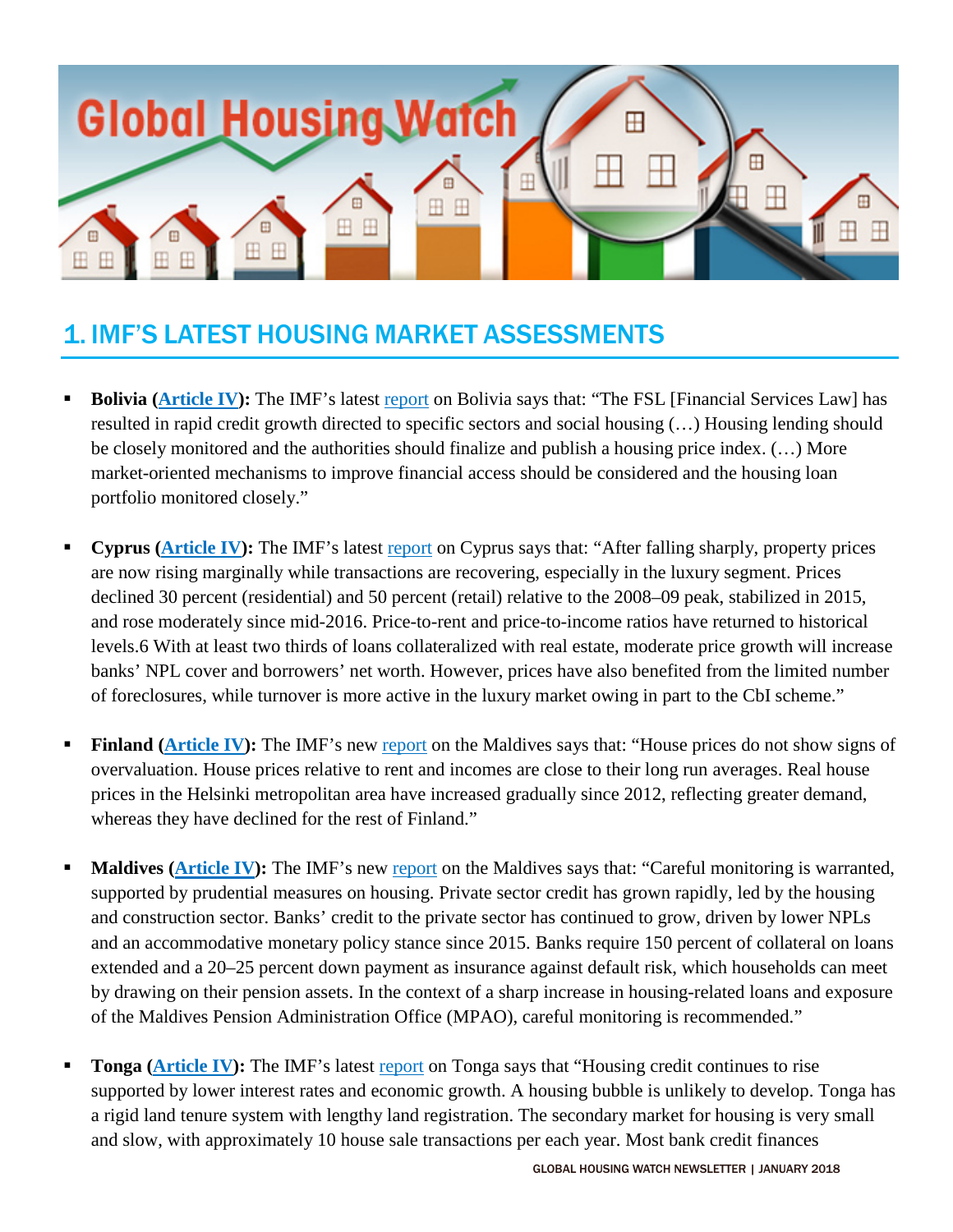construction of owner-occupied dwellings and housing for personal use rather than for investment. The lending to households is collateralized, where land is the only asset that is qualified as collateral by banks. The limited time of land use depreciates its value as collateral over time."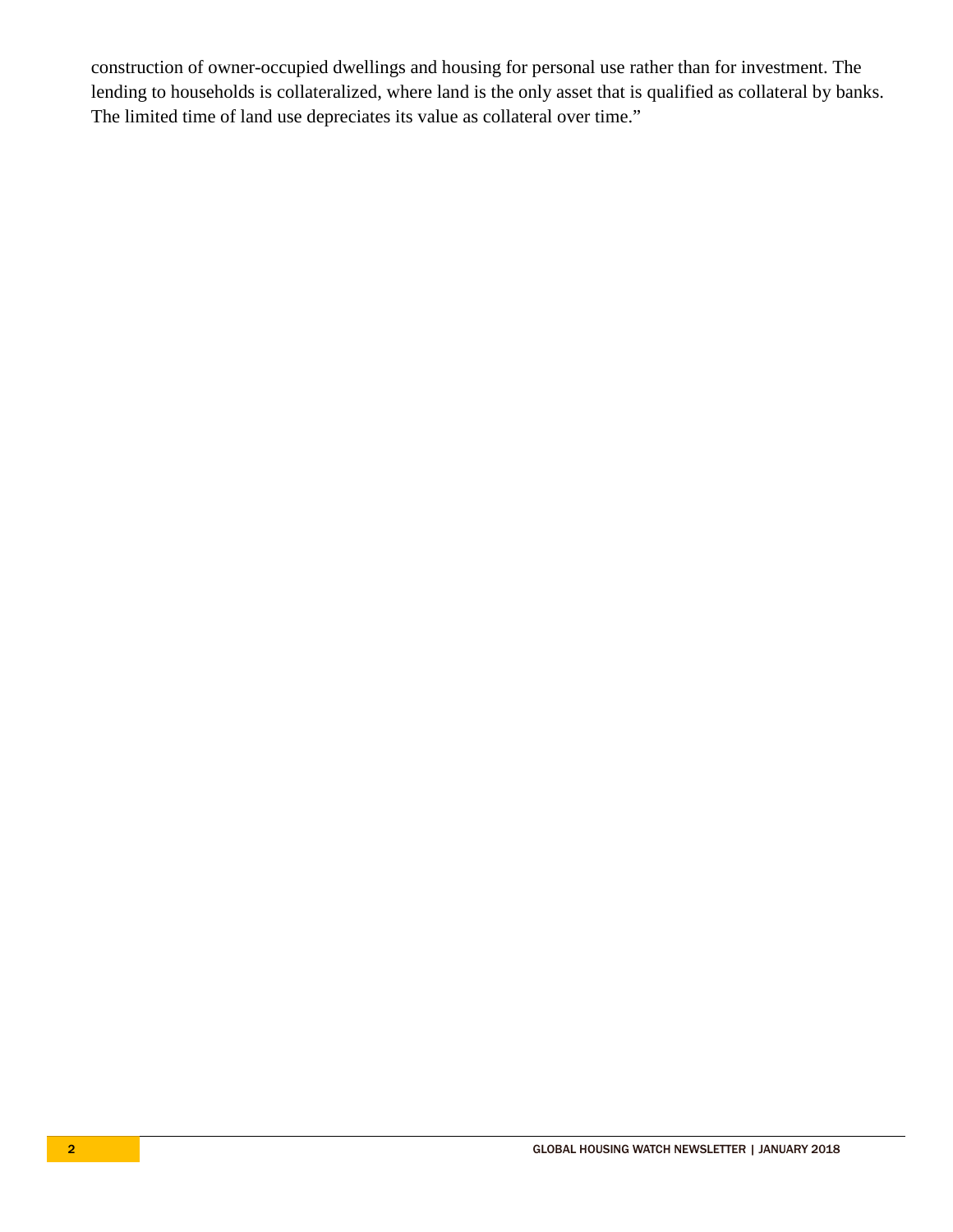*This post is written by [Fang Yao.](https://www.rbnz.govt.nz/research-and-publications/research-programme/research-staff-profiles/fang-yao) Fang is a Senior Analyst in the Economics Department of the Reserve Bank of New Zealand.* 

The housing market played a prominent role in the 2007-2009 'great recession' in the United States, and housing markets in other jurisdictions have also been worryingly volatile since the turn of the century. Elevated household debt and high house prices, combined with subdued inflation outcomes, pose a challenge for both monetary and macro-prudential policy. A recent conference aimed to enhance understanding of the linkages between housing, household spending and savings (borrowing) and explore policy responses.

The conference on *[Housing, Household Debt and Policy](https://www.rbnz.govt.nz/research-and-publications/seminars-and-workshops/housing-household-debt-and-policy)* took place in Wellington, and it was organized by the Reserve Bank of New Zealand on December 11-12, 2017. The organizing committee was composed by Christie Smith (Reserve Bank of New Zealand), Fang Yao (Reserve Bank of New Zealand), Robert Kirkby (Victoria University of Wellington), and Jonathan Chiu (Victoria University of Wellington and the Bank of Canada).

### **First day**

Grant Spencer, Acting Governor of the Reserve Bank of New Zealand, provided opening remarks. His speech stressed the importance of better understanding housing and household behaviours, and in particular, using micro data analysis to inform policy decisions.

**Christopher Carroll (Johns Hopkins University)** then gave a keynote address on ["The normal science of](https://www.rbnz.govt.nz/-/media/ReserveBank/Files/Publications/Seminars%20and%20workshops/Housing-household-debt-and-policy-conference-2017/Session%20pdfs/Session%201%20The%20Normal%20ScienceChristopher%20Carrollpdf.pdf?la=en)  [heterogeneous-agents macroeconomics"](https://www.rbnz.govt.nz/-/media/ReserveBank/Files/Publications/Seminars%20and%20workshops/Housing-household-debt-and-policy-conference-2017/Session%20pdfs/Session%201%20The%20Normal%20ScienceChristopher%20Carrollpdf.pdf?la=en). Carroll questions the micro foundations of representative agent models, likening them to Ptolemaic astronomy, in which geocentric planetary motion is predicted using increasingly ad hoc geometric epicycles rather than underlying laws of motion. He encourages the integration of heterogeneous micro behavior into macro models, taking aggregation seriously, and proposes the use of micro data to test competing hypotheses about consumer behavior.

**Carlos Garriga (Federal Reserve Bank of St. Louis)** then presented his joint work with Aaron Hedlund (University of Missouri). [Their paper analyses how arrangements in the mortgage market impact the dynamics](https://www.rbnz.govt.nz/-/media/ReserveBank/Files/Publications/Seminars%20and%20workshops/Housing-household-debt-and-policy-conference-2017/Session%20pdfs/Session%202%20Housing%20Finance%20BoomBust%20Episodes%20and%20the%20MacroeconomyCarlos%20Garriga.pdf?la=en)  [of housing \(boom-bust episodes\) and the economy](https://www.rbnz.govt.nz/-/media/ReserveBank/Files/Publications/Seminars%20and%20workshops/Housing-household-debt-and-policy-conference-2017/Session%20pdfs/Session%202%20Housing%20Finance%20BoomBust%20Episodes%20and%20the%20MacroeconomyCarlos%20Garriga.pdf?la=en) using a structural equilibrium model with incomplete markets and endogenous adjustment costs. In response to mortgage rates and credit conditions, the model can generate movement in house prices, residential investment, and homeownership consistent with the U.S. housing boom-bust cycle. The propagation of shocks to the macro economy is asymmetric with much higher consumption sensitivity during the bust than the boom, due to the endogenous fragility caused by mortgage debt.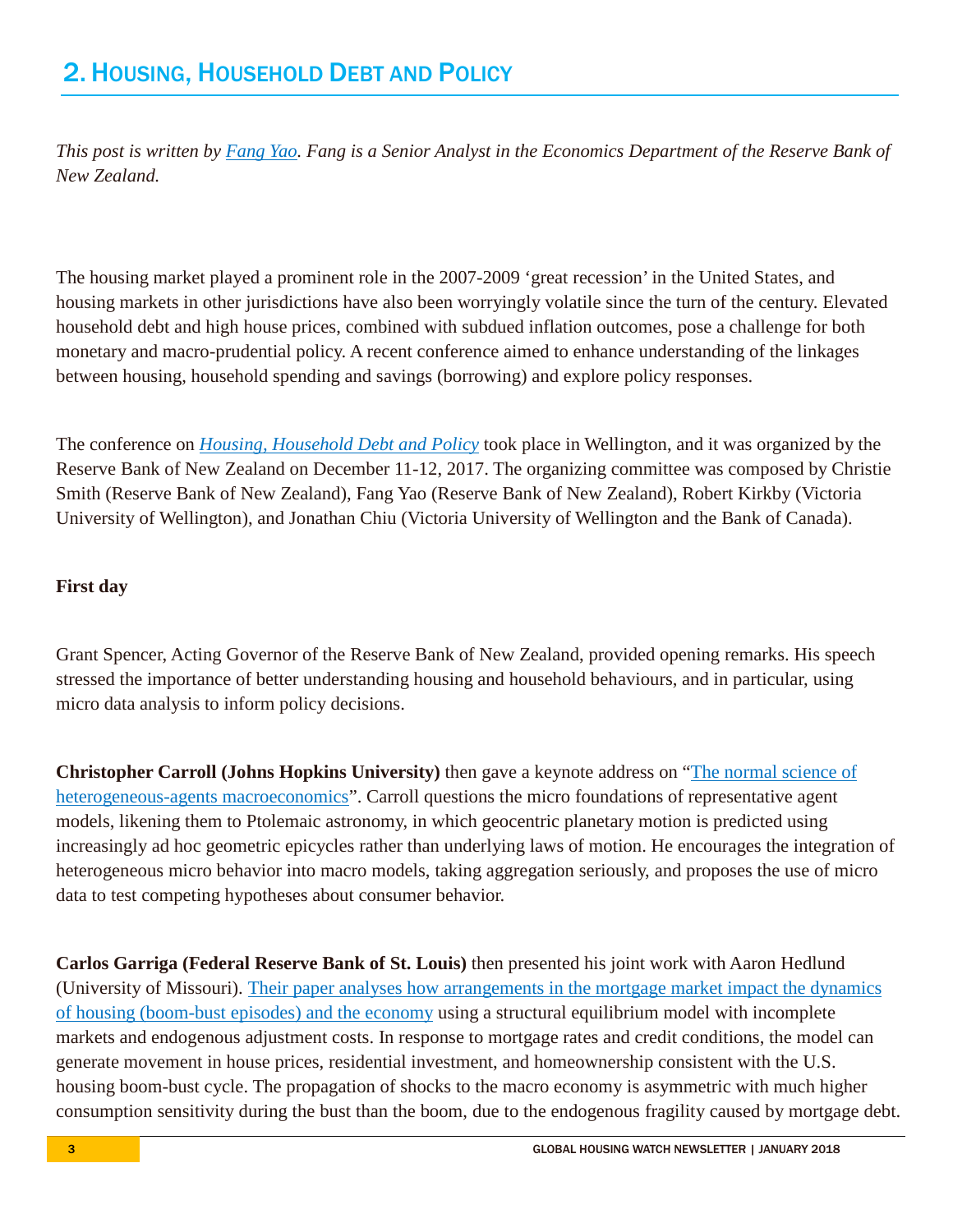Following Garriga, **James Graham (New York University)** [discussed how household's consumption spending](https://www.rbnz.govt.nz/-/media/ReserveBank/Files/Publications/Seminars%20and%20workshops/Housing-household-debt-and-policy-conference-2017/Session%20pdfs/Session%202_Consumption%20Responses%20To%20House%20Price%20Heterogeneity_James%20Graham.pdf?la=en)  [responds to aggregate, regional, local and neighborhood house price shocks.](https://www.rbnz.govt.nz/-/media/ReserveBank/Files/Publications/Seminars%20and%20workshops/Housing-household-debt-and-policy-conference-2017/Session%20pdfs/Session%202_Consumption%20Responses%20To%20House%20Price%20Heterogeneity_James%20Graham.pdf?la=en) Using a large panel of consumers over the period of 2004-2015, he finds that aggregate price movements are associated with the largest consumption movements, but that neighborhood-level price movements have a stronger effect than city-level price movements. He explains this empirical finding by noting that households are more likely to move across counties or neighborhoods than they are to move between cities, states, or regions. Thus, a house price increase in a particular neighborhood generates a wealth effect for households likely to move to other neighborhoods.



#### **Figure 1: Household migration within the US**

Each figure shows the proportion of households that moved house in the past year. Households may move within county, within state but across counties, across states, or move to the USA from another country. Migration information is provided at the person-evel, hence Figure 1 uses CPS-provided person-level weights. Homeowership status is provided at the household-level, so Figures 2 and 3 use CPS-provided household-level weights. Source: **IPUMS-CPS.** 

In the following session, **Fang Yao (Reserve Bank of New Zealand)** presented joint work with Jonathan Chiu (Victoria University of Wellington and the Bank of Canada), Robert Kirkby (Victoria University of Wellington), and Karam Shaar (Victoria University of Wellington). [Their paper that identifies the marginal propensity to](https://www.rbnz.govt.nz/-/media/ReserveBank/Files/Publications/Seminars%20and%20workshops/Housing-household-debt-and-policy-conference-2017/Session%20pdfs/Session%203_Household%20Leverage%20and%20the%20Housing%20Wealth%20Effect_Fang%20Yao.pdf?la=en)  [consume \(MPC\) out of housing wealth, using New Zealand micro data.](https://www.rbnz.govt.nz/-/media/ReserveBank/Files/Publications/Seminars%20and%20workshops/Housing-household-debt-and-policy-conference-2017/Session%20pdfs/Session%203_Household%20Leverage%20and%20the%20Housing%20Wealth%20Effect_Fang%20Yao.pdf?la=en) The authors find an *asymmetric* interaction between the housing wealth effect and household leverage. In particular, when house prices are *growing*, household leverage *weakens* the MPC out of housing wealth. This result – that leverage weakens the marginal propensity to consume – stands in sharp contrast to Mian and Sufi (2013), who find that US consumers' MPCs are larger when leverage is high, though in their data house prices are *falling*.

**Fiona Price (Reserve Bank of Australia)**, with co-author Giancarlo La Cava (Reserve Bank of Australia), [studies a related topic using Australian household micro data.](https://www.rbnz.govt.nz/-/media/ReserveBank/Files/Publications/Seminars%20and%20workshops/Housing-household-debt-and-policy-conference-2017/Session%20pdfs/Session%203_The%20Effect%20of%20Higher%20Household%20Debt%20Levels%20on%20Spending%20Behaviour%20in%20Australia_Fiona%20Price.pdf?la=en) Their results suggest that a 'debt overhang channel' may exist in Australia: higher levels of housing debt (relative to income and assets) and lower debtservicing capacity are found to reduce growth in spending.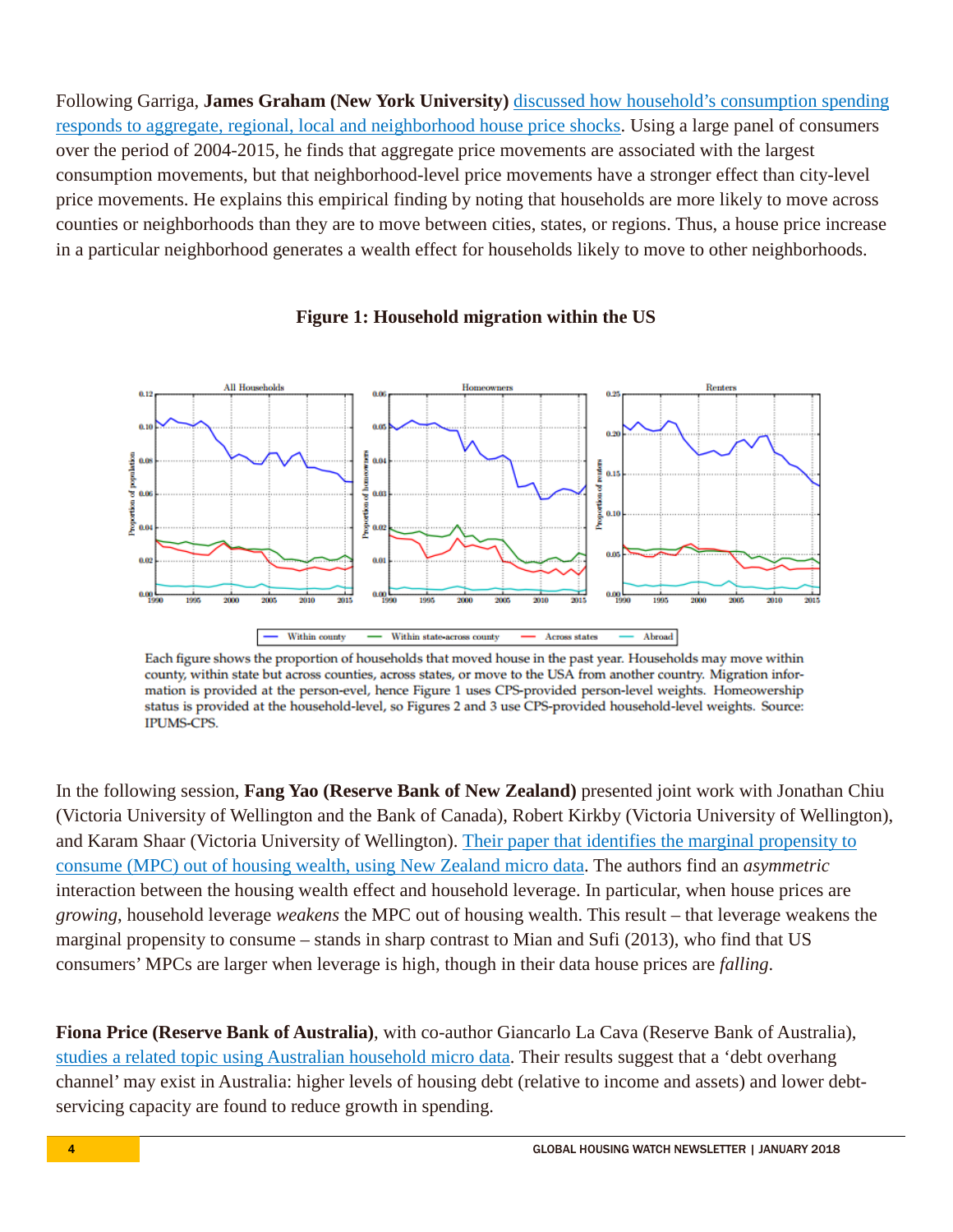

# Year-ended growth

**Dirk Krueger (University of Pennsylvania)** concluded the first day with the second keynote address, titled ["intergenerational redistribution in the great recession"](https://www.rbnz.govt.nz/-/media/ReserveBank/Files/Publications/Seminars%20and%20workshops/Housing-household-debt-and-policy-conference-2017/Session%20pdfs/Session%204_Intergenerational%20Redistribution%20in%20the%20Great%20Recession_Dirk%20Krueger.pdf?la=en), which presented joint work with Andrew Glover (University of Texas, Austin), Jonathan Heathcote (Federal Reserve Bank of Minneapolis), and José-Víctor Ríos-Rull (University of Pennsylvania). The Great Recession saw sharp drops in labour earnings and in asset prices. The authors construct a stochastic overlapping-generations general equilibrium model to study the welfare losses from these declines distributed across different age groups. The model predicts that the Great Recession implied modest average welfare losses for households in the 20-29 age group, stemming from poor labour market outcomes, but very large welfare losses of around 10% of lifetime consumption for households aged 60 and older, resulting from declines in asset prices.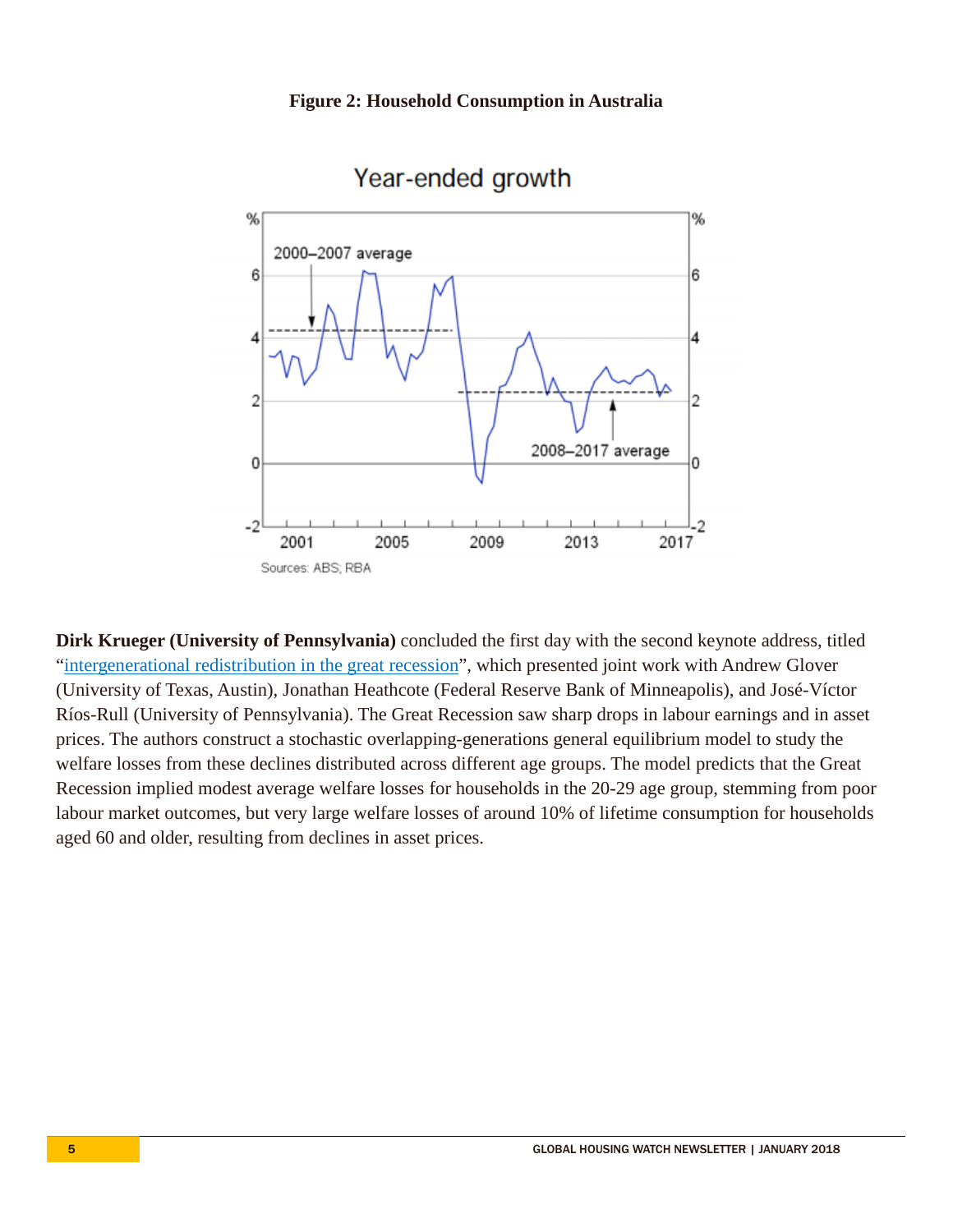| Inflation-adjusted capital losses from 2007:2 to 2009:1-2013:4 (\$1,000, 2007) |        |           |          |         |       |              |               |              |
|--------------------------------------------------------------------------------|--------|-----------|----------|---------|-------|--------------|---------------|--------------|
| Age of                                                                         | Stocks | Res. real | Noncorp. | Nonres. | Total | Total / net  | Total /       | Total losses |
| head                                                                           |        | estate    | bus.     | prop.   |       | worth $(\%)$ | income $(\%)$ | to 2009Q1    |
| All                                                                            | 30.6   | 64.4      | 15.1     | 6.5     | 116.5 | 21.0         | 139.6         | 154.5        |
|                                                                                |        |           |          |         |       |              |               |              |
| 20-29                                                                          | 1.9    | 14.8      | 7.1      | 0.3     | 24.0  | 31.1         | 61.9          | 24.5         |
| 30-39                                                                          | 9.5    | 47.5      | 5.4      | 3.0     | 65.4  | 32.8         | 93.7          | 73.0         |
| 40-49                                                                          | 25.7   | 66.1      | 12.3     | 5.4     | 109.6 | 23.5         | 117.3         | 139.8        |
| 50-59                                                                          | 49.1   | 86.4      | 23.6     | 9.4     | 168.5 | 20.4         | 142.8         | 232.3        |
| 60-69                                                                          | 61.5   | 92.4      | 29.8     | 13.3    | 197.0 | 18.7         | 180.6         | 278.9        |
| $70+$                                                                          | 35.9   | 71.4      | 13.8     | 7.4     | 128.5 | 17.6         | 223.2         | 173.9        |

## **Table 1: Capital Losses by Age Group**

#### **Second day**

**Greg Kaplan (University of Chicago)** gave the third and final keynote presentation. His work, joint with Andreas Fuster and Basit Zafar (both Federal Reserve Bank of New York), collects and interprets new survey evidence, on households' consumption response to hypothetical income gains. By surveying consumers about hypothetical consumption behaviour, Kaplan and co-authors can directly address a wide range of questions about the effects of changes in wealth. They find a range of interesting results, including size and sign asymmetries, little responses to news, and important liquidity effects. They further contrast these findings with theoretical models and find that the two-asset incomplete markets model of Kaplan and Violante best matches the empirical findings.

In the following session, **Aaron Hedlund (University of Missouri)** presented ["Monetary policy, heterogeneity,](https://www.rbnz.govt.nz/-/media/ReserveBank/Files/Publications/Seminars%20and%20workshops/Housing-household-debt-and-policy-conference-2017/Session%20pdfs/Session%206Monetary%20Policy%20Heterogeneity%20and%20the%20Housing%20ChannelAaron%20Hedlund.pdf?la=en)  [and the housing channel"](https://www.rbnz.govt.nz/-/media/ReserveBank/Files/Publications/Seminars%20and%20workshops/Housing-household-debt-and-policy-conference-2017/Session%20pdfs/Session%206Monetary%20Policy%20Heterogeneity%20and%20the%20Housing%20ChannelAaron%20Hedlund.pdf?la=en), in which he and co-authors Fatih Karahan (Federal Reserve Bank of New York), Kurt Mitman (Stockholm University and CEPR), and Serdar Ozkan (University of Toronto) investigate the role of housing and mortgage debt in the transmission and effectiveness of monetary policy. They build a heterogeneous agent New Keynesian model with a frictional housing market to quantify the various mechanisms. The quantitative findings are as follows: 1) About 20% of the drop in aggregate consumption from a contractionary monetary shock is due to declining house prices; 2) Responses are asymmetric, with contractionary shocks yielding a larger response of all variables; and 3) Monetary policy is more effective in a high loan-to-value (LTV) environment.

**Andrew Coleman (University of Otago)** next presented work which [develops a heterogeneous agent](https://www.rbnz.govt.nz/-/media/ReserveBank/Files/Publications/Seminars%20and%20workshops/Housing-household-debt-and-policy-conference-2017/Session%20pdfs/Session%206TaxCredit%20Constraints%20and%20the%20big%20costs%20of%20small%20inflation%20Andrew%20Coleman.pdf?la=en)  [overlapping generations model that examines how the neutrality of the tax system with respect to inflation](https://www.rbnz.govt.nz/-/media/ReserveBank/Files/Publications/Seminars%20and%20workshops/Housing-household-debt-and-policy-conference-2017/Session%20pdfs/Session%206TaxCredit%20Constraints%20and%20the%20big%20costs%20of%20small%20inflation%20Andrew%20Coleman.pdf?la=en)  [depends on the price elasticity of the housing supply.](https://www.rbnz.govt.nz/-/media/ReserveBank/Files/Publications/Seminars%20and%20workshops/Housing-household-debt-and-policy-conference-2017/Session%20pdfs/Session%206TaxCredit%20Constraints%20and%20the%20big%20costs%20of%20small%20inflation%20Andrew%20Coleman.pdf?la=en) Coleman's model, which endogenizes house prices and rents and incorporates detailed tax regulations and bank-imposed credit constraints, shows 1) Inflation has large effects on the tenure arrangements of young households irrespective of the housing supply elasticity; and 2) Inflation can improve the welfare of some low income young households if the supply is sufficiently elastic. The welfare costs of inflation are reduced by taxing real rather than nominal rates of interest.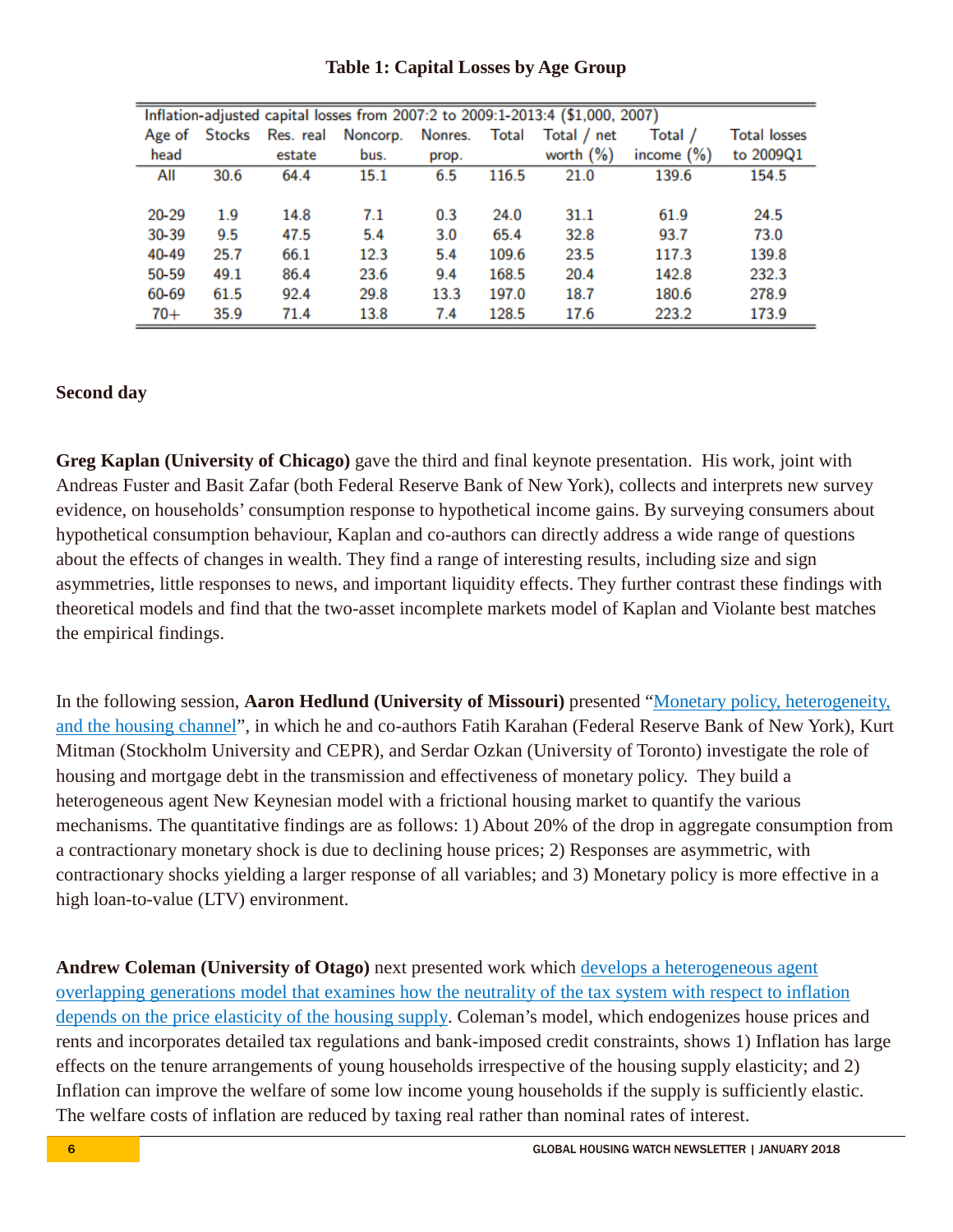In the first afternoon session, **Patrick Moran (University of Oxford)** presented ["Temptation, commitment, and](https://www.rbnz.govt.nz/-/media/ReserveBank/Files/Publications/Seminars%20and%20workshops/Housing-household-debt-and-policy-conference-2017/Session%20pdfs/Session%207Temptation%20Commitment%20and%20HandtoMouth%20ConsumersPatrick%20Moran.pdf?la=en)  [hand-to-mouth consumers"](https://www.rbnz.govt.nz/-/media/ReserveBank/Files/Publications/Seminars%20and%20workshops/Housing-household-debt-and-policy-conference-2017/Session%20pdfs/Session%207Temptation%20Commitment%20and%20HandtoMouth%20ConsumersPatrick%20Moran.pdf?la=en), joint with Agnes Kovacs (University of Oxford). This paper rationalises the existence of "wealthy hand-to-mouth" households by arguing that households are tempted to consume their liquid assets, and therefore purchase housing as a savings commitment device. A life-cycle model with nonstandard preferences is able to match the empirical fraction of hand-to-mouth households and rationalises heterogeneity in the marginal propensity to consume.

**Yunho Cho (University of Melbourne)** and coauthors Shuyun May Li and Lawrence Uren (both at the University of Melbourne as well) [explore the implications of negative gearing tax associated with housing](https://www.rbnz.govt.nz/-/media/ReserveBank/Files/Publications/Seminars%20and%20workshops/Housing-household-debt-and-policy-conference-2017/Session%20pdfs/Session%207_Paper%202%20Negative%20Gearing%20Tax%20and%20Welfare_Cho%20Li%20Uren.pdf?la=en)  [investment by conducting a quantitative study of the Australian housing market.](https://www.rbnz.govt.nz/-/media/ReserveBank/Files/Publications/Seminars%20and%20workshops/Housing-household-debt-and-policy-conference-2017/Session%20pdfs/Session%207_Paper%202%20Negative%20Gearing%20Tax%20and%20Welfare_Cho%20Li%20Uren.pdf?la=en) They find that removing the tax advantage that prompt negative gearing would result in lower house prices, as well as higher rents and homeownership rates. Their welfare analysis suggests that eliminating negative gearing would lead to an overall welfare gain of 1.5 percent for the Australian economy, with 76 percent of households becoming better off. However, the welfare effects are heterogeneous across different households. Renters and owner-occupiers are winners, but landlords, especially young with high earnings, lose.

In the last session, **Lasse Bork (Aalborg University)** presented work with Stig Vinther Møller (Aarhus University) [decomposing the metro-level house price variation into aggregate structural shocks and regional](https://www.rbnz.govt.nz/-/media/ReserveBank/Files/Publications/Seminars%20and%20workshops/Housing-household-debt-and-policy-conference-2017/Session%20pdfs/Session%208_What%20Drives%20Metrolpolitan%20House%20Prices%20in%20Caliornia_Lasse%20Bork.pdf?la=en)  [structural shocks.](https://www.rbnz.govt.nz/-/media/ReserveBank/Files/Publications/Seminars%20and%20workshops/Housing-household-debt-and-policy-conference-2017/Session%20pdfs/Session%208_What%20Drives%20Metrolpolitan%20House%20Prices%20in%20Caliornia_Lasse%20Bork.pdf?la=en) They find that regional shocks have a significant positive effects on the house prices in the metropolitan areas of California, while the aggregate counterparts were often small but nevertheless nonnegligible, as seen in the historical structural decomposition of the house prices series.

**Selva Baziki (Central Bank of the Republic of Turkey)** presented the last paper of the conference. Her paper, co-authored with Tanju Çapacıoğlu (Central Bank of the Republic of Turkey), [studies how two policy shocks to](https://www.rbnz.govt.nz/-/media/ReserveBank/Files/Publications/Seminars%20and%20workshops/Housing-household-debt-and-policy-conference-2017/Session%20pdfs/Session%208LoantoValue%20Caps%20Banking%20LendingSelva%20Baziki.pdf?la=en)  LTV ratios affected [bank lending and unsecured borrowing by households,](https://www.rbnz.govt.nz/-/media/ReserveBank/Files/Publications/Seminars%20and%20workshops/Housing-household-debt-and-policy-conference-2017/Session%20pdfs/Session%208LoantoValue%20Caps%20Banking%20LendingSelva%20Baziki.pdf?la=en) using a unique and comprehensive bank-linked individual credit data set from Turkey. They show that following the introduction of an LTV cap, banks that were previously above the limit reduced residential lending in favour of unsecured general-purpose loans to new residential borrowers and riskier commercial loans.

#### **To sum up**

The conference brought together researchers from academia and central banks, and demonstrated that there is rich and vibrant research investigating households, housing, and household indebtedness. Researchers are using sophisticated quantitative and theoretical models, and are expanding research horizons by using excellent micro data. We have learned a great deal about the drivers of housing cycles, their consequences for the real economy (in particular household spending and savings), and their implications for tax, monetary and macro-prudential policy. The papers in this conference offer new data, new analysis, and new insights, and we hope they will inspire future research.